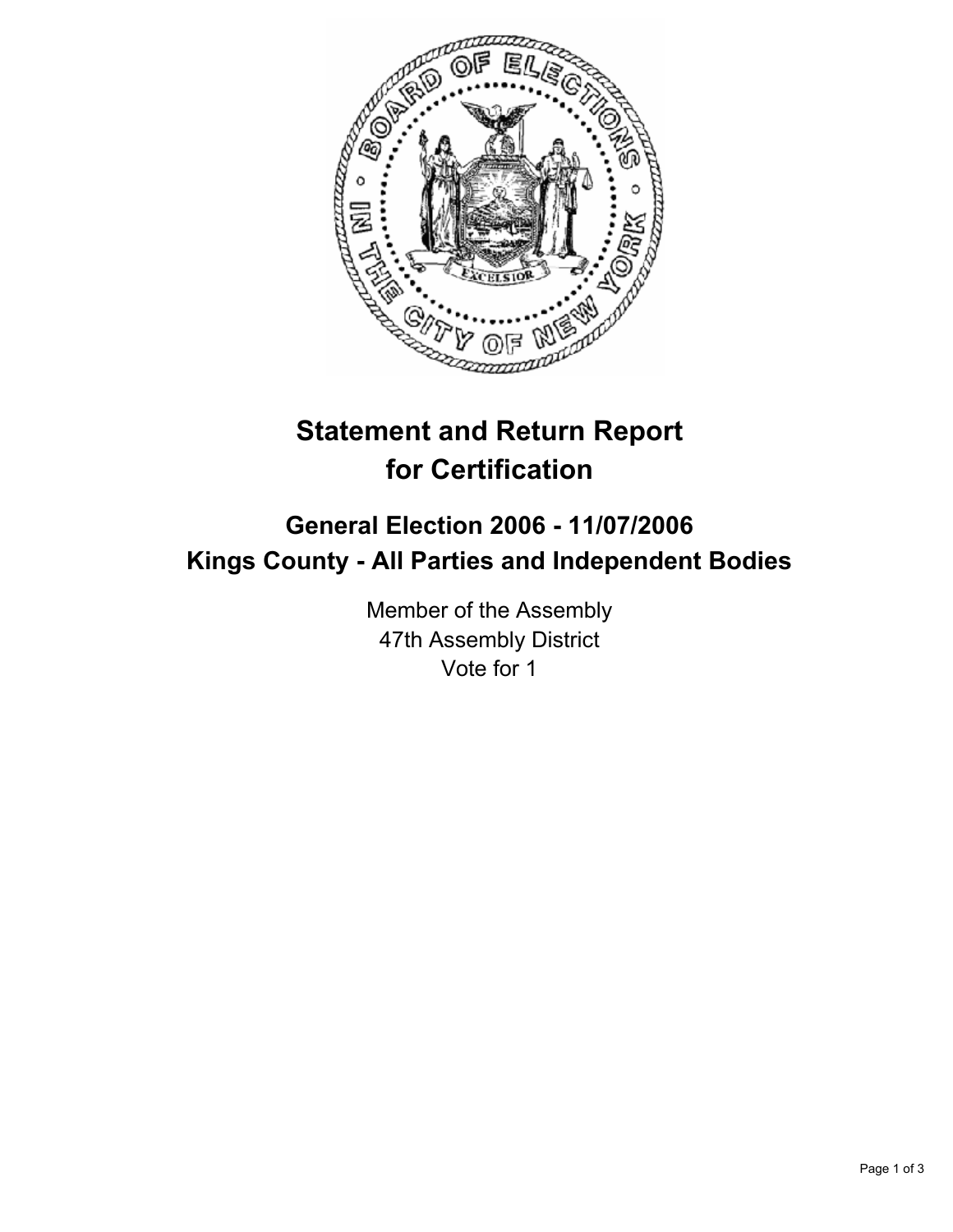

#### **Assembly District 47**

| <b>PUBLIC COUNTER</b>              | 12,767 |
|------------------------------------|--------|
| <b>EMERGENCY</b>                   | 5      |
| ABSENTEE/MILITARY                  | 380    |
| <b>AFFIDAVIT</b>                   | 171    |
| <b>Total Ballots</b>               | 13,377 |
| PHYLLIS CARBO (REPUBLICAN)         | 2,246  |
| <b>WILLIAM COLTON (DEMOCRATIC)</b> | 8,644  |
| PHYLLIS CARBO (CONSERVATIVE)       | 263    |
| WILLIAM COLTON (WORKING FAMILIES)  | 524    |
| <b>Total Votes</b>                 | 11,677 |
| Unrecorded                         | 1.700  |